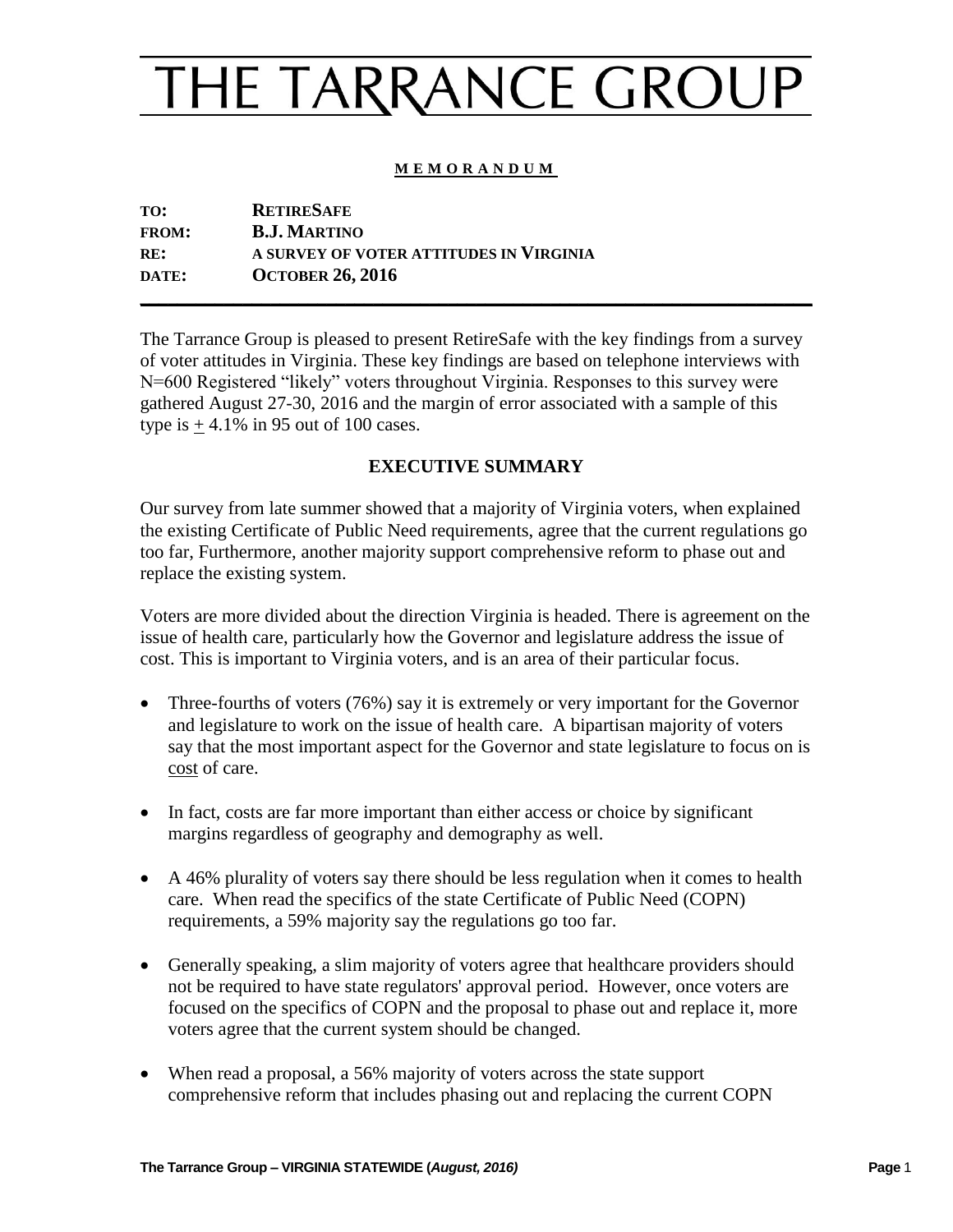system. As with the focus on cost, this is a bipartisan opinion, including 56% of Republicans and 59% of Democrats who support phasing out and replacing COPN.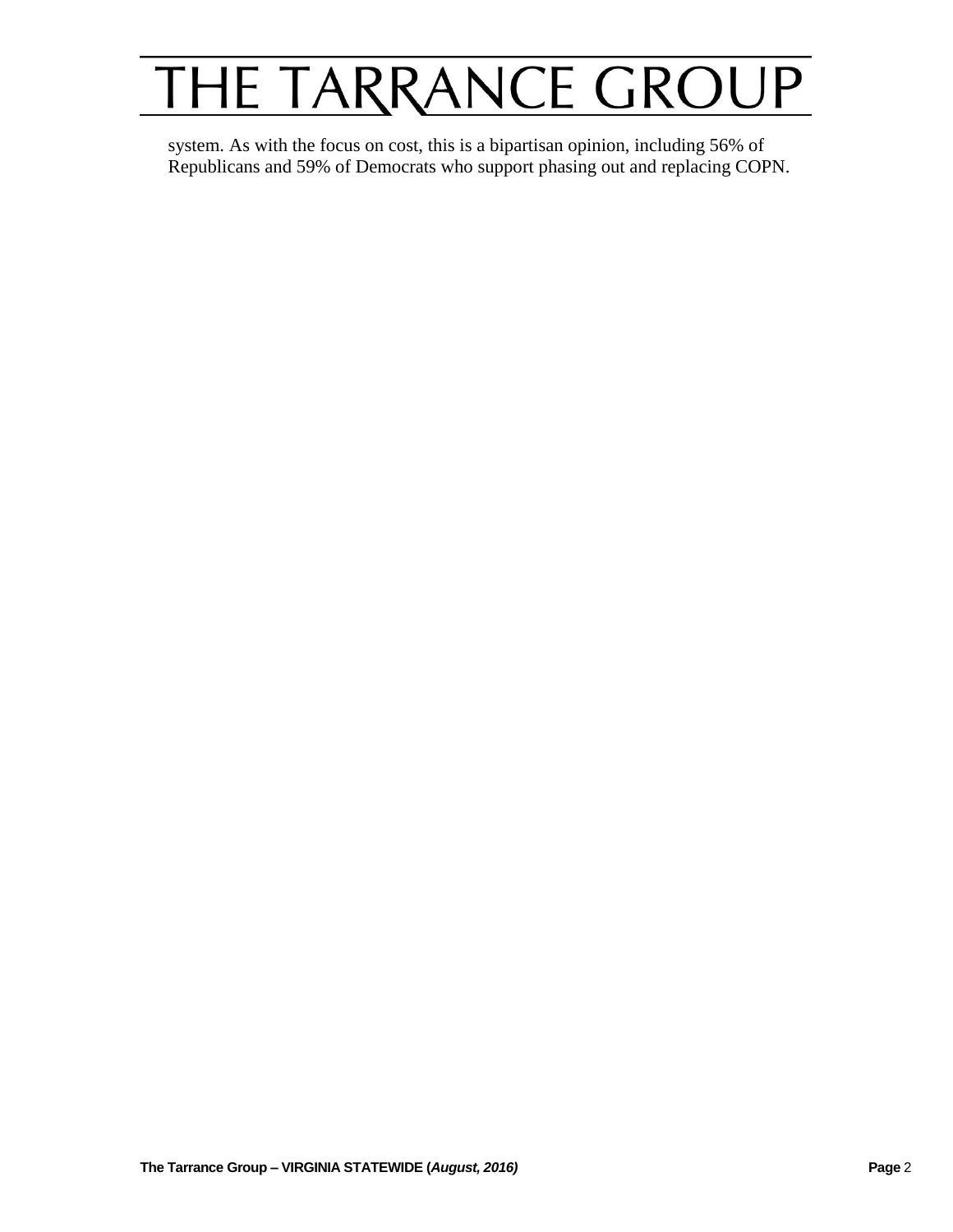### **KEY FINDINGS**

#### *Direction of Virginia:*

*Now, thinking about things in Virginia-- Do you feel things in Virginia are going in the right direction, or do you feel things have gotten off on the wrong track?*

A 49% plurality of voters in Virginia say the Commonwealth is going in the right direction, while 44% say it is off on the wrong track. However, intensity of opinion is more negative, with only 22% saying strongly right direction and 30% strongly wrong track.

Partisans are mostly polarized, although nearly a third of younger Republicans say things are right direction. Independents are a little more negative about things.

|                           | <b>Right direction</b> | <b>Unsure</b> | <b>Wrong track</b> |
|---------------------------|------------------------|---------------|--------------------|
| All                       | 49%                    | 8%            | 44%                |
|                           |                        |               |                    |
| Washington, DC DMA        | 50%                    | 10%           | 40%                |
| Norfolk - Portsmouth -    | 49%                    | 7%            | 44%                |
| Newport News DMA          |                        |               |                    |
| Richmond - Petersburg DMA | 52%                    | 7%            | 41%                |
| Roanoke - Lynchburg DMA   | 45%                    | 6%            | 48%                |
| Rest of state             | 45%                    | 4%            | 52%                |
|                           |                        |               |                    |
| Men                       | 51%                    | 4%            | 45%                |
| Women                     | 47%                    | 10%           | 43%                |
|                           |                        |               |                    |
| 18-34                     | 54%                    | 12%           | 34%                |
| 35-44                     | 60%                    | 5%            | 35%                |
| 45-64                     | 43%                    | 6%            | 51%                |
| $65+$                     | 45%                    | 9%            | 46%                |
|                           |                        |               |                    |
| <b>GOP</b>                | 24%                    | 7%            | 69%                |
| <b>IND</b>                | 44%                    | 9%            | 48%                |
| <b>DEM</b>                | 75%                    | 8%            | 17%                |
|                           |                        |               |                    |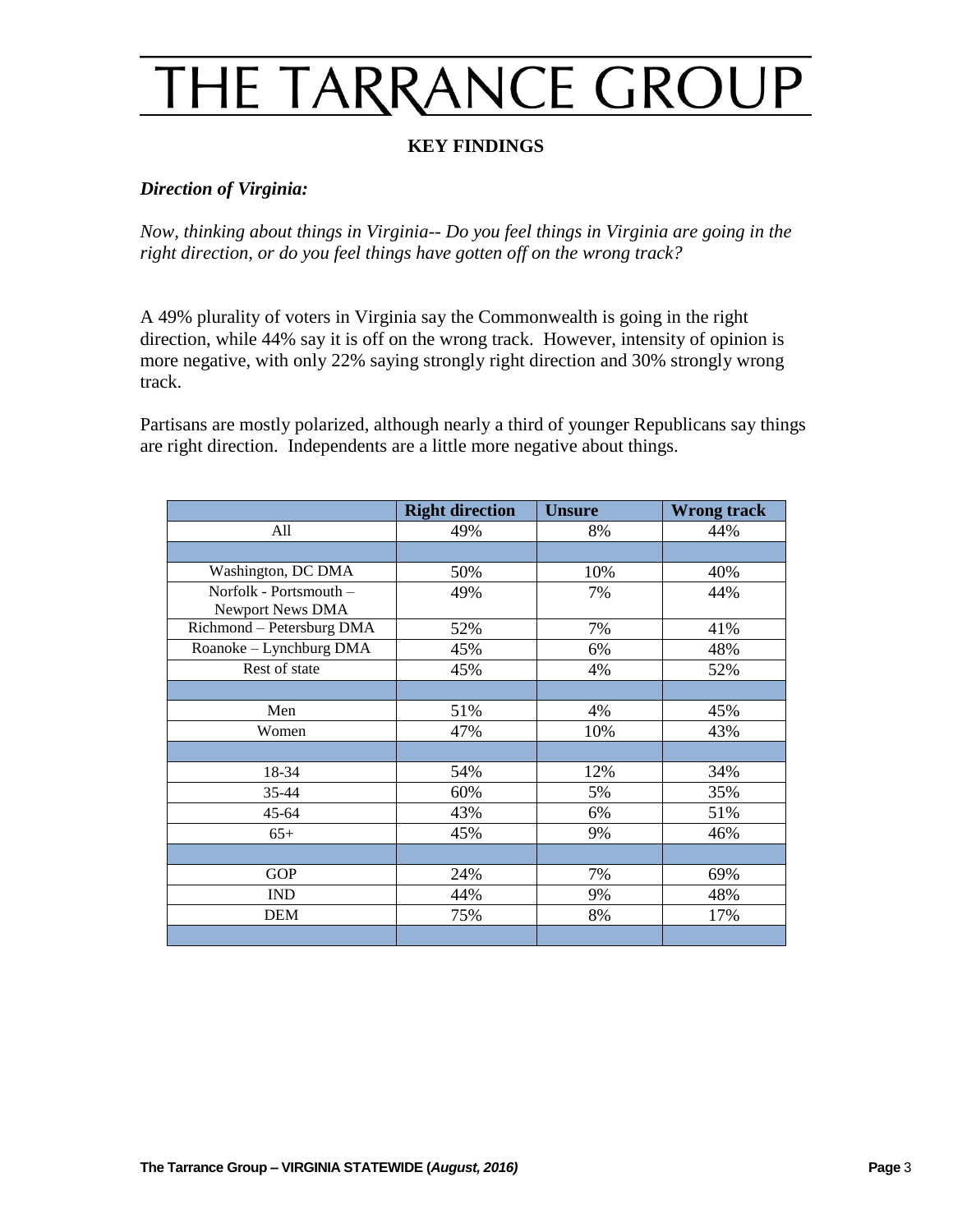#### *Health Care Issue Importance:*

*And thinking about issues important to you-- How important would you say it is to you for the Governor and state legislature to work on the issue of health care? Would you say that it is – • extremely important, • very important, • somewhat important, or • not at all important – to you?*

Three-fourths of voters (76%) say it is extremely or very important for the Governor and legislature to work on the issue of health care.

There is only one significant segment where that number drops below a majority with Republican men at 49%, while Republican women rebound to 77%.

Regionally, the importance of the issue ranges from the high of 82% in the Roanoke media market, and low of 72% in the Washington DC market.

|                                            | <b>Ext/Very</b> | <b>Somewhat</b> | Not at all | <b>Unsure</b> |
|--------------------------------------------|-----------------|-----------------|------------|---------------|
| All                                        | 76%             | 17%             | 6%         | 1%            |
|                                            |                 |                 |            |               |
| Washington, DC DMA                         | 72%             | 21%             | 7%         | 1%            |
| Norfolk - Portsmouth -<br>Newport News DMA | 81%             | 13%             | 5%         | 1%            |
| Richmond - Petersburg DMA                  | 74%             | 16%             | 8%         | 2%            |
| Roanoke - Lynchburg DMA                    | 82%             | 12%             | 4%         | 2%            |
| Rest of state                              | 76%             | 17%             | 6%         | 2%            |
|                                            |                 |                 |            |               |
| Men                                        | 69%             | 21%             | 9%         | 1%            |
| Women                                      | 82%             | 13%             | 4%         | 2%            |
|                                            |                 |                 |            |               |
| 18-34                                      | 77%             | 17%             | 6%         |               |
| 35-44                                      | 74%             | 17%             | 8%         | 1%            |
| $45 - 64$                                  | 74%             | 18%             | 6%         | 2%            |
| $65+$                                      | 80%             | 14%             | 5%         | 2%            |
|                                            |                 |                 |            |               |
| <b>GOP</b>                                 | 64%             | 23%             | 12%        | 1%            |
| <b>IND</b>                                 | 76%             | 16%             | 6%         | 2%            |
| <b>DEM</b>                                 | 87%             | 11%             | 1%         | 1%            |
|                                            |                 |                 |            |               |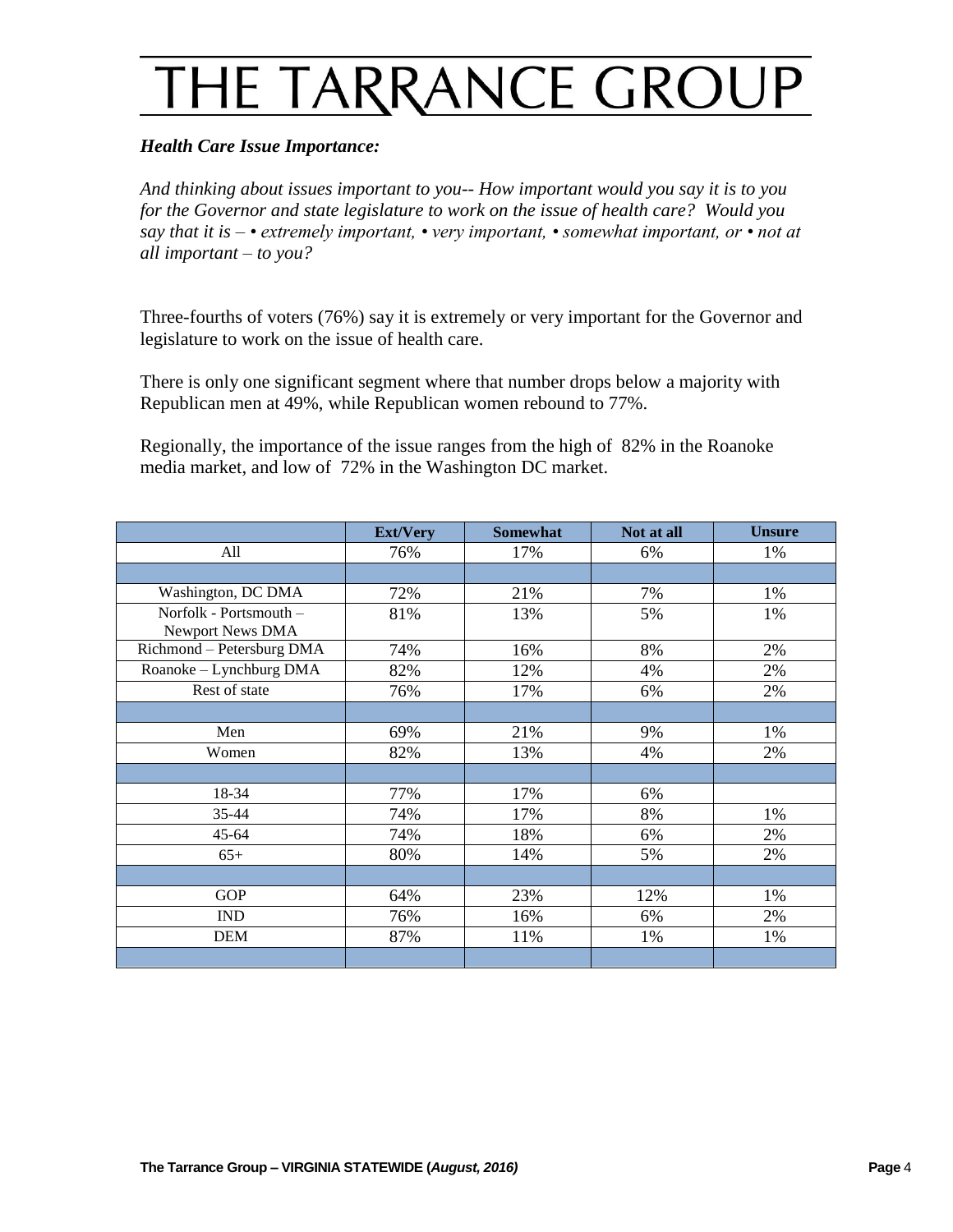### *Which Part of Healthcare- Most Important:*

*Still thinking about health care-- What part of the health care issue would you say is most important for the Governor and state legislature to focus on cost of care, access to care, or choice of providers?*

A majority of voters (51%) say that the cost of healthcare is the most important part of the issue for the Governor and legislature to work on.

The importance of cost climbs among those who say the healthcare issue is more important (54% among those who say extremely/very and only 27% among those who say it is not at all important or are unsure).

There are slightly gender and age trends that become significant when combined. Cost hits 57% important among younger women, and down to 42% among older men.

|                                            | <b>Cost of Care</b> | <b>Access to Care</b> | <b>Choice of provider</b> |
|--------------------------------------------|---------------------|-----------------------|---------------------------|
| All                                        | 51%                 | 26%                   | 16%                       |
|                                            |                     |                       |                           |
| Washington, DC DMA                         | 50%                 | 32%                   | 11%                       |
| Norfolk - Portsmouth -<br>Newport News DMA | 58%                 | 18%                   | 20%                       |
| Richmond - Petersburg DMA                  | 51%                 | 26%                   | 16%                       |
| Roanoke - Lynchburg DMA                    | 45%                 | 24%                   | 23%                       |
| Rest of state                              | 53%                 | 21%                   | 15%                       |
|                                            |                     |                       |                           |
| Men                                        | 48%                 | 27%                   | 17%                       |
| Women                                      | 55%                 | 24%                   | 14%                       |
|                                            |                     |                       |                           |
| 18-34                                      | 56%                 | 31%                   | 9%                        |
| 35-44                                      | 57%                 | 27%                   | 12%                       |
| 45-64                                      | 48%                 | 26%                   | 17%                       |
| $65+$                                      | 50%                 | 22%                   | 20%                       |
|                                            |                     |                       |                           |
| <b>GOP</b>                                 | 51%                 | 16%                   | 24%                       |
| <b>IND</b>                                 | 52%                 | 24%                   | 13%                       |
| <b>DEM</b>                                 | 51%                 | 36%                   | 10%                       |
|                                            |                     |                       |                           |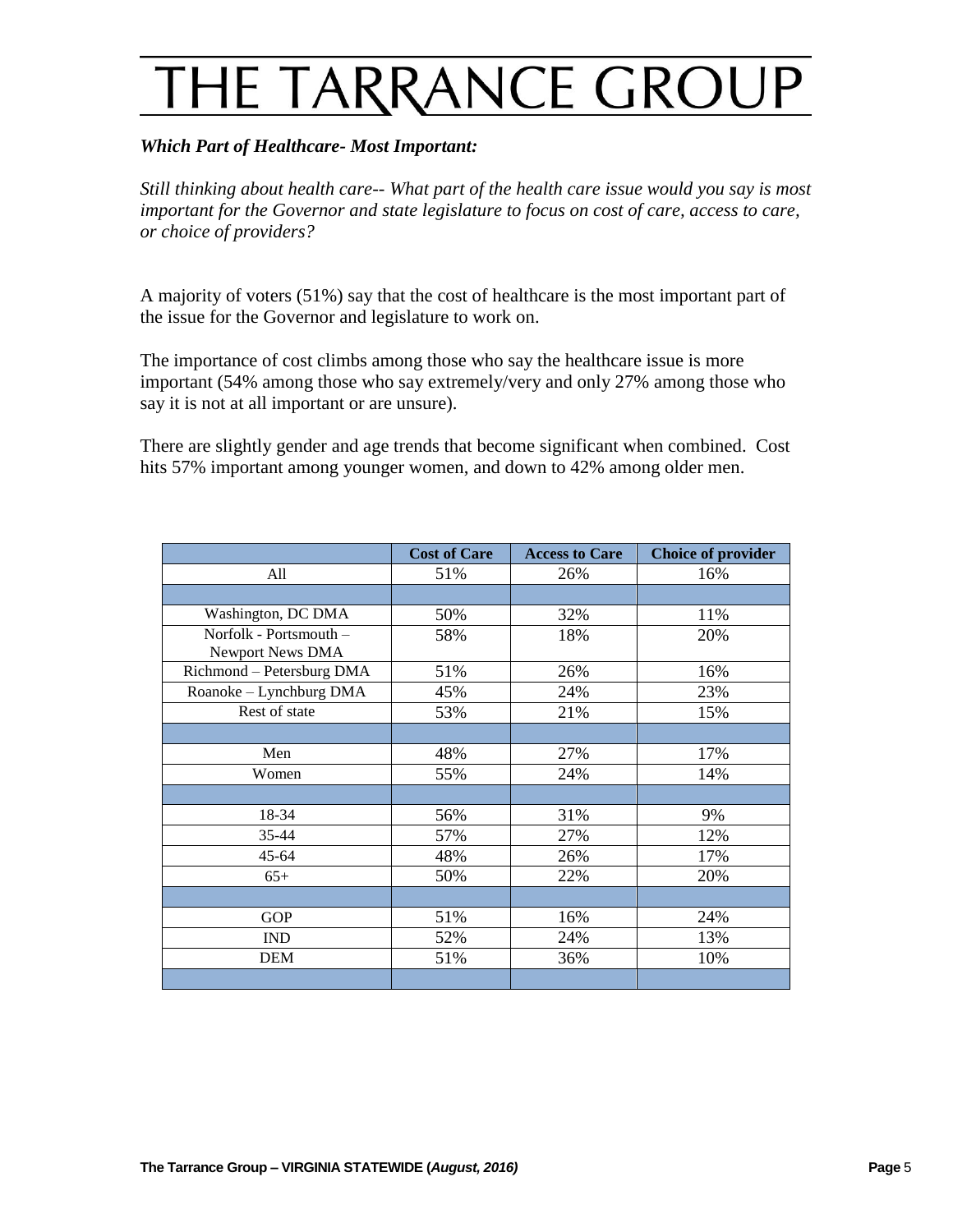#### *Close Hospital Importance:*

*And-- How important would you say it is to your community to have a hospital nearby? Is it Very important, somewhat important, not that important, or not at all important?*

Nearly four out of five (79%) Virginia voters say having a hospital nearby is very important to them.

This climbs to fully 86% of seniors, and also hits 86% at the other end of the age spectrum, among the 18-29 year olds. African-American voters are also slightly higher at 85% very important.

|                         | <b>Very</b> | <b>Somewhat</b> | Not that | Not at all | <b>Unsure</b> |
|-------------------------|-------------|-----------------|----------|------------|---------------|
| All                     | 79%         | 17%             | 2%       | 1%         | 0%            |
|                         |             |                 |          |            |               |
| Washington, DC DMA      | 77%         | 20%             | 3%       | 1%         | 0%            |
| Norfolk - Portsmouth -  | 82%         | 15%             | 2%       |            | 1%            |
| Newport News DMA        |             |                 |          |            |               |
| Richmond - Petersburg   | 70%         | 23%             | 5%       | 2%         |               |
| <b>DMA</b>              |             |                 |          |            |               |
| Roanoke - Lynchburg DMA | 89%         | 9%              | 1%       |            | 1%            |
| Rest of state           | 81%         | 17%             |          | 2%         |               |
|                         |             |                 |          |            |               |
| Men                     | 73%         | 22%             | 3%       | 2%         | 0%            |
| Women                   | 84%         | 13%             | 2%       |            | 1%            |
|                         |             |                 |          |            |               |
| 18-34                   | 83%         | 14%             | 1%       | 2%         |               |
| 35-44                   | 74%         | 21%             | 4%       | 1%         |               |
| $45 - 64$               | 75%         | 21%             | 3%       | 0%         | 1%            |
| $65+$                   | 86%         | 11%             | 1%       | 1%         | 1%            |
|                         |             |                 |          |            |               |
| <b>GOP</b>              | 79%         | 15%             | 3%       | 2%         | 0%            |
| <b>IND</b>              | 73%         | 22%             | 3%       | 1%         | 1%            |
| <b>DEM</b>              | 83%         | 16%             | 1%       |            |               |
|                         |             |                 |          |            |               |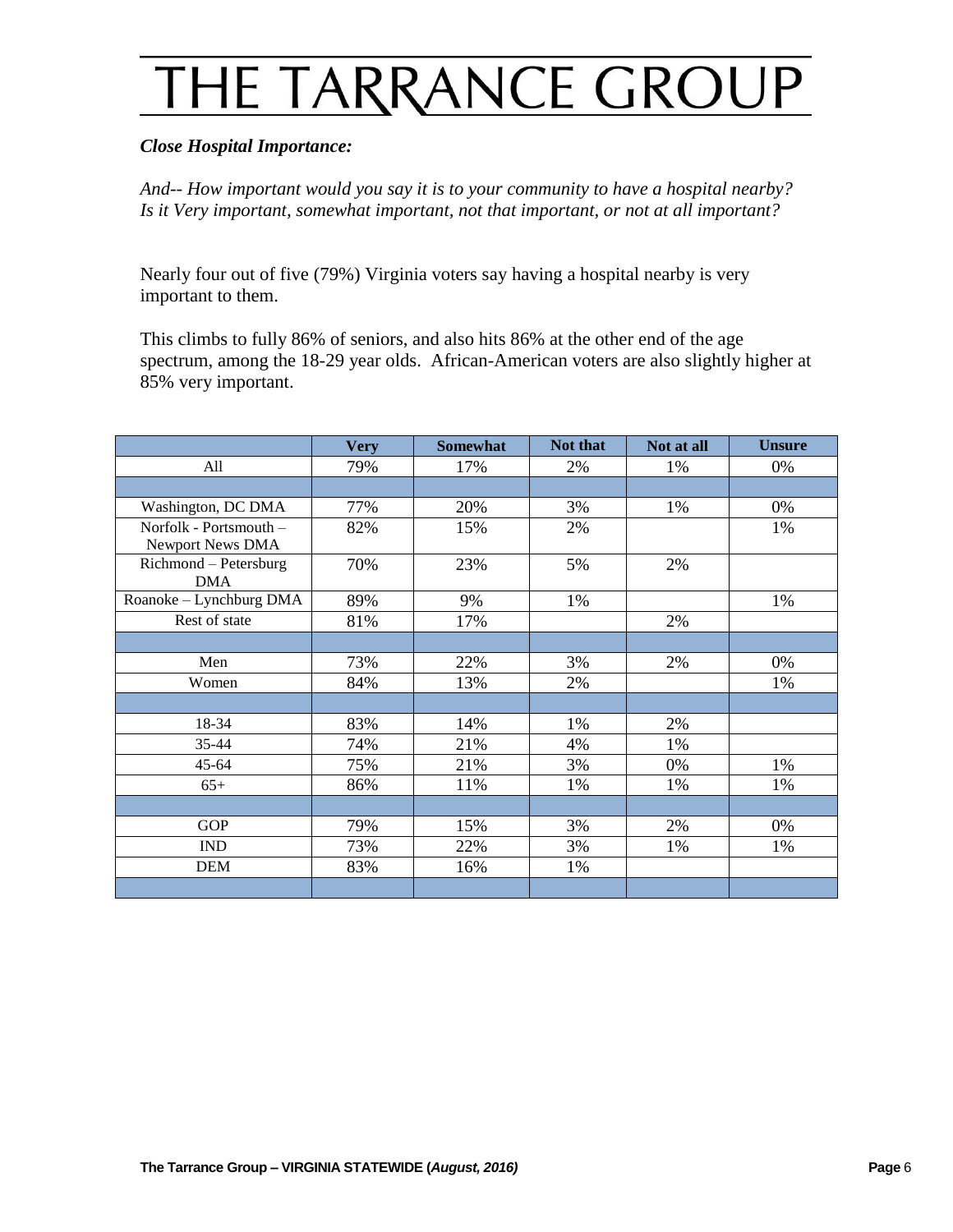#### *Health Care – Government Regulation:*

*And-- When it comes to healthcare, do you think we need more government regulation,*  less government regulation, or do you think we have about the right amount of *government regulation of health care today?*

A 46% plurality of voters say there should be less regulation when it comes to health care, and only 26% say there should be more regulation. The 2:1 margin continues, with 33% saying there should be much less regulation and 15% much more regulation.

Not surprisingly, 77% of Republicans say there should be less regulation. Among Democrats, a very narrow plurality (41%) say there should be more regulation (driven by more younger and male Democrats). Independents are much more in line with Republicans, with 50% wanting less regulation.

|                                            | <b>More</b><br>regulation | <b>Right amount</b><br>regulation | <b>Less regulation</b> | <b>Unsure</b> |
|--------------------------------------------|---------------------------|-----------------------------------|------------------------|---------------|
| All                                        | 26%                       | 23%                               | 46%                    | 5%            |
|                                            |                           |                                   |                        |               |
| Washington, DC DMA                         | 25%                       | 26%                               | 44%                    | 5%            |
| Norfolk - Portsmouth -<br>Newport News DMA | 33%                       | 20%                               | 43%                    | 5%            |
| Richmond - Petersburg DMA                  | 24%                       | 22%                               | 49%                    | 5%            |
| Roanoke - Lynchburg DMA                    | 26%                       | 24%                               | 45%                    | 5%            |
| Rest of state                              | 15%                       | 19%                               | 61%                    | 5%            |
|                                            |                           |                                   |                        |               |
| Men                                        | 27%                       | 21%                               | 47%                    | 5%            |
| Women                                      | 24%                       | 25%                               | 45%                    | 5%            |
|                                            |                           |                                   |                        |               |
| 18-34                                      | 28%                       | 26%                               | 41%                    | 4%            |
| 35-44                                      | 34%                       | 22%                               | 44%                    | 1%            |
| $45 - 64$                                  | 19%                       | 21%                               | 54%                    | 7%            |
| $65+$                                      | 26%                       | 26%                               | 42%                    | 6%            |
|                                            |                           |                                   |                        |               |
| <b>GOP</b>                                 | 11%                       | 10%                               | 77%                    | 3%            |
| <b>IND</b>                                 | 23%                       | 19%                               | 50%                    | 8%            |
| <b>DEM</b>                                 | 41%                       | 38%                               | 16%                    | 5%            |
|                                            |                           |                                   |                        |               |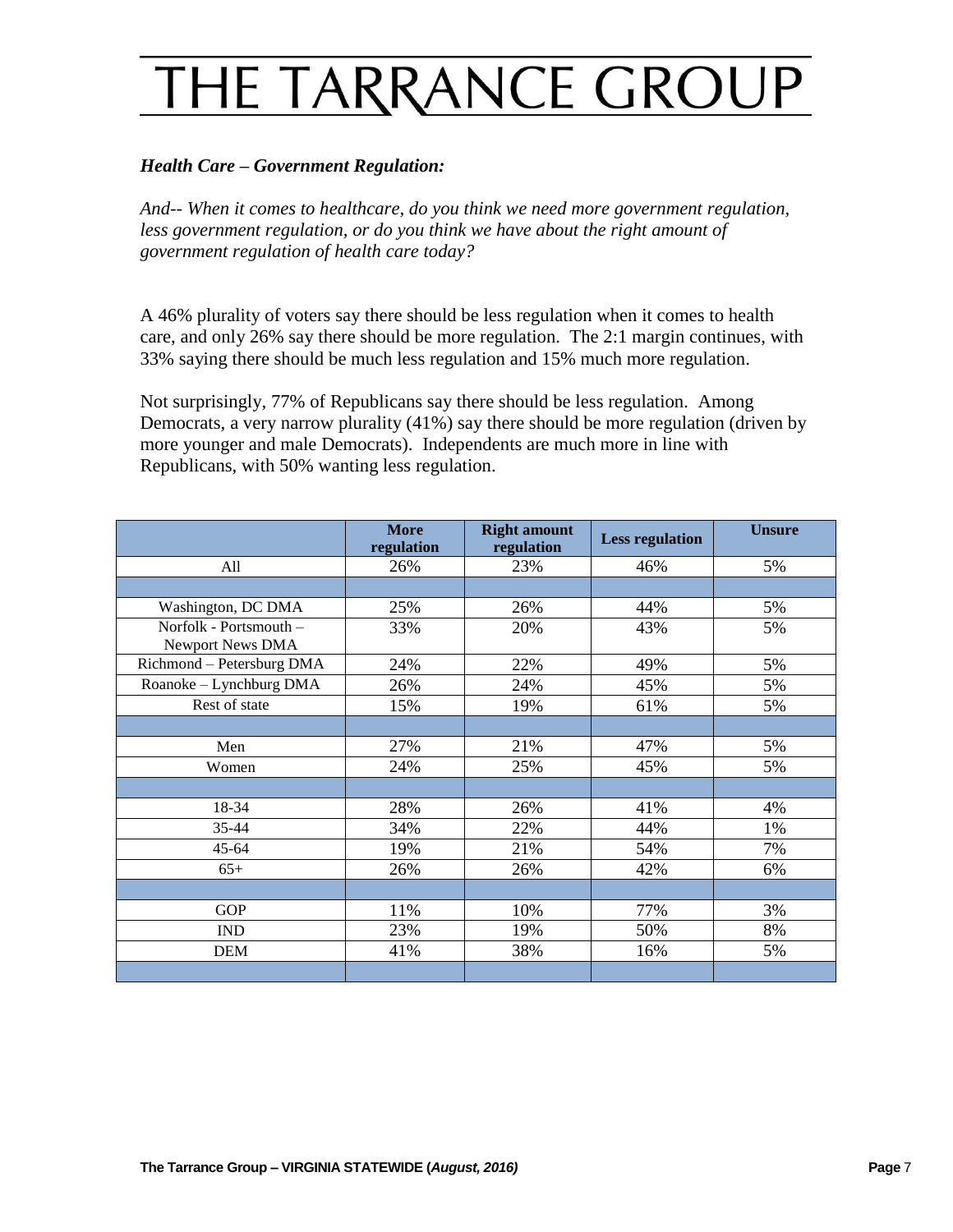### *Health Care Providers Need Government Approval:*

*Now thinking about healthcare providers, like hospitals, in Virginia-- Do you think a healthcare provider here in Virginia that wants to invest its own money to expand its ability to care for patients or to purchase new medical technology should be required to have state government regulators' approval?*

When asked in a more generic sense, 50% say that healthcare providers that want to invest their own money to expand care or purchase technology should NOT be required to have state regulator's approval, while 43% say they should. Intensity of opinion is closer with 28% strongly yes and 31% strongly no.

Overall, 67% of Republicans say there should be no required approval, as 59% of Democrats say there should be. Independents are marginally more likely to say "no" at 49% to 41% yes.

Women are divided on this question overall, with even 34% of Republican women saying they should require approval. Among independents as well, the opposition is stronger among men, while independent women are divided.

|                                                   | <b>Yes</b> | <b>Unsure</b> | N <sub>0</sub> |
|---------------------------------------------------|------------|---------------|----------------|
| All                                               | 43%        | 7%            | 50%            |
|                                                   |            |               |                |
| Washington, DC DMA                                | 38%        | 10%           | 52%            |
| Norfolk - Portsmouth -<br><b>Newport News DMA</b> | 48%        | 5%            | 47%            |
| Richmond - Petersburg DMA                         | 45%        | 4%            | 51%            |
| Roanoke - Lynchburg DMA                           | 46%        | 8%            | 46%            |
| Rest of state                                     | 46%        | 8%            | 46%            |
|                                                   |            |               |                |
| Men                                               | 40%        | 5%            | 55%            |
| Women                                             | 46%        | 9%            | 45%            |
|                                                   |            |               |                |
| 18-34                                             | 49%        | 5%            | 46%            |
| 35-44                                             | 44%        | 6%            | 50%            |
| $45 - 64$                                         | 37%        | 7%            | 55%            |
| $65+$                                             | 47%        | 9%            | 44%            |
|                                                   |            |               |                |
| <b>GOP</b>                                        | 28%        | 5%            | 67%            |
| <b>IND</b>                                        | 41%        | 10%           | 49%            |
| <b>DEM</b>                                        | 59%        | 8%            | 33%            |
|                                                   |            |               |                |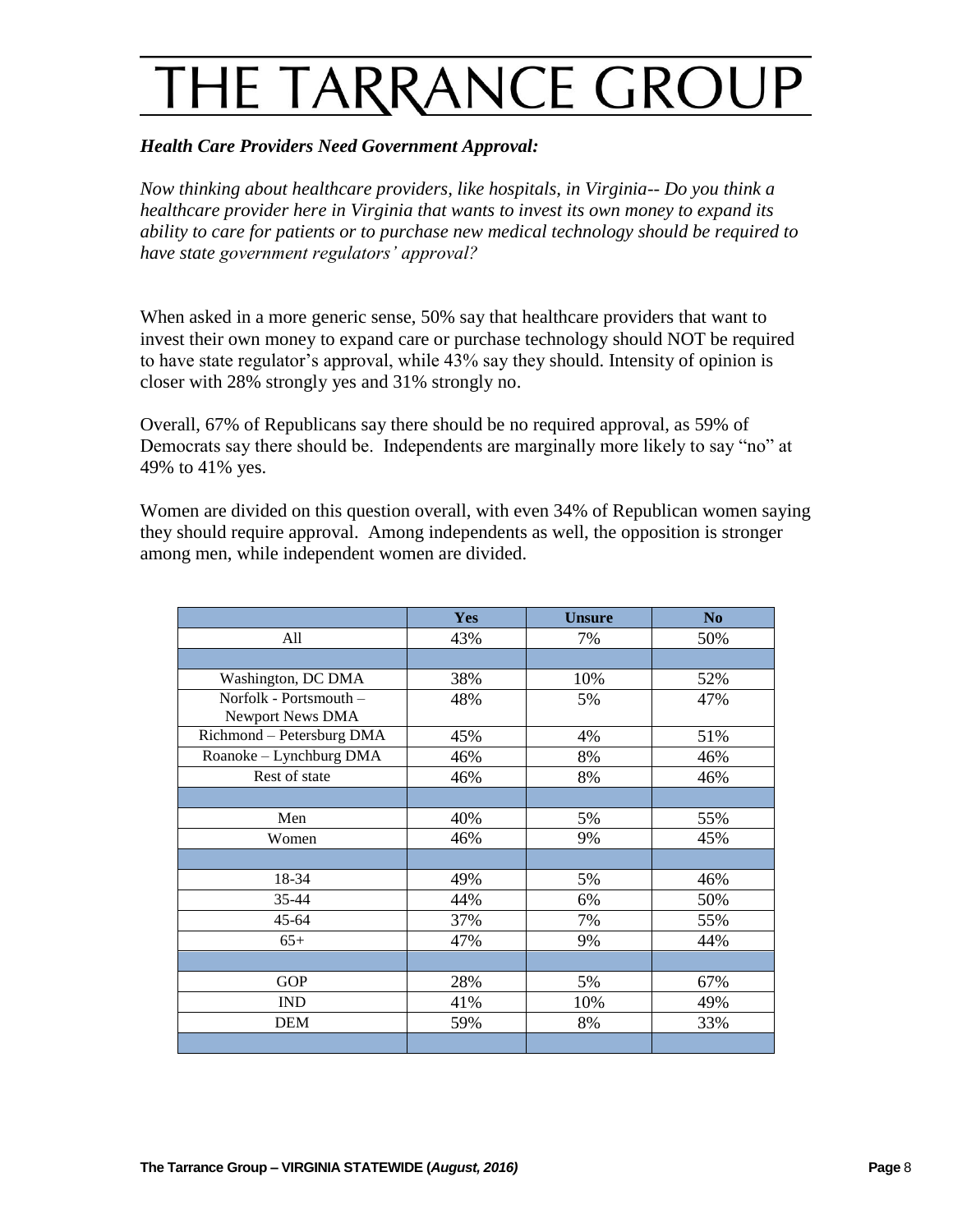#### *View of COPN Regulations:*

*Now, as you may know, any Virginia healthcare provider that wants to make a major investment, like purchasing a new CAT scan machine or making more hospital beds available to treat patients overnight, must first receive approval from the Virginia Health Commissioner. Virginia requires regulators to determine if a hospital's proposed investment is needed in that community or not, and grant what is called a "Certificate of Public Need." Based on what you know-- Do you think these regulations generally go too far, or do not go far enough?*

When read the specifics of COPN requirements, a 59% majority say the regulations go too far, and only 21% say they did not go far enough. Only 6% say they are about right, and 15% unsure.

There is intensity behind the opinion, with 42% feeling strongly it goes too far.

Fully 75% of Republicans agree the regulations go too far, especially male Republicans (81%). A 58% majority of independents agree, including slightly more male and younger independents.

Meanwhile, while a 44% plurality of Democrats say the regulations go too far, 30% do say they do not go far enough.

|                                            | Gone too far | Are about right | Not far enough | <b>Unsure</b> |
|--------------------------------------------|--------------|-----------------|----------------|---------------|
| All                                        | 59%          | 6%              | 21%            | 15%           |
|                                            |              |                 |                |               |
| Washington, DC DMA                         | 61%          | 7%              | 15%            | 17%           |
| Norfolk - Portsmouth -<br>Newport News DMA | 53%          | 6%              | 30%            | 10%           |
| Richmond - Petersburg DMA                  | 62%          | 5%              | 22%            | 10%           |
| Roanoke - Lynchburg DMA                    | 51%          | 5%              | 25%            | 19%           |
| Rest of state                              | 68%          | 6%              | 9%             | 17%           |
|                                            |              |                 |                |               |
| Men                                        | 63%          | 7%              | 19%            | 11%           |
| Women                                      | 55%          | 5%              | 22%            | 17%           |
|                                            |              |                 |                |               |
| 18-34                                      | 58%          | 10%             | 20%            | 12%           |
| 35-44                                      | 59%          | 6%              | 22%            | 13%           |
| $45 - 64$                                  | 60%          | 6%              | 19%            | 16%           |
| $65+$                                      | 57%          | 5%              | 22%            | 16%           |
|                                            |              |                 |                |               |
| <b>GOP</b>                                 | 75%          | 3%              | 12%            | 10%           |
| IND                                        | 58%          | 9%              | 19%            | 14%           |
| <b>DEM</b>                                 | 44%          | 7%              | 30%            | 19%           |
|                                            |              |                 |                |               |